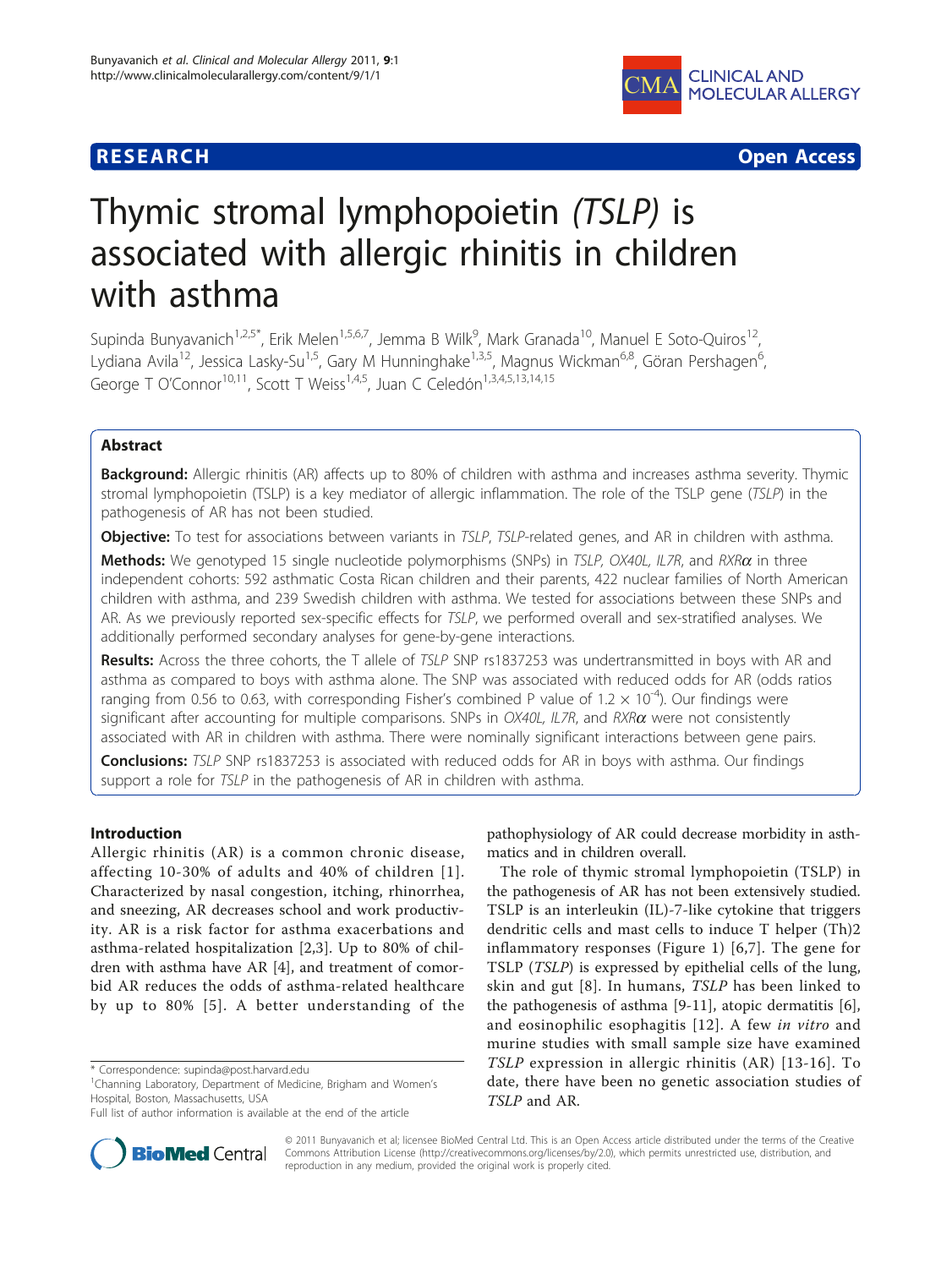<span id="page-1-0"></span>

The effects of TSLP are influenced by its heterodimeric receptor, costimulatory molecules, transcriptional regulators, and other cytokines (Figure 1). Therefore, we were also interested in examining the association between AR and genes related to TSLP, including OX40L, IL7R, and  $RXR\alpha$ . Expressed by antigen-presenting cells, OX40L is an essential costimulatory mediator of TSLP-mediated Th2 responses [[17](#page-8-0),[18\]](#page-8-0). Blockade of OX40L inhibits TSLP-driven Th2 inflammatory cell infiltration, cytokine secretion, and IgE production in mouse lung and skin [[19](#page-8-0)]. The receptor for TSLP is a heterodimeric complex composed of TSLPR and IL7Ra chains [[20](#page-8-0)]. The TSLPR chain binds to TSLP at low affinity but its combination with the IL7R $\alpha$  chain results in high-affinity binding and STAT5 activation [\[21,22](#page-8-0)]. The IL7R $\alpha$  chain is encoded by IL7R. The nuclear receptors retinoid  $\times$  receptor  $(RXR)\alpha$  and  $RXR\beta$  act as transcriptional repressors that inhibit TSLP gene expression in mouse skin keratinocyte models of atopic dermatitis [[23\]](#page-9-0).

In this study, we report an analysis of association between single nucleotide polymorphisms (SNPs) in TSLP, OX40L, IL7R, and  $RXR\alpha$  and AR in three independent studies of children with asthma from Costa Rica, North America, and Sweden. We chose to perform this study in children with asthma because AR causes disproportionately high morbidity in children with asthma, and AR is up to four times more prevalent in children with asthma [[24](#page-9-0)]. We found that a SNP in TSLP was associated with reduced odds for AR in boys across the three cohorts of children with asthma.

# Methods

# Ethics Statement

Written informed consent was obtained from study participants and from parents of children in the cohorts. The institutional review boards of Brigham & Women's Hospital, CAMP Study Centers, and Karolinska Institutet approved the study protocols.

### Study Populations

# The Genetics of Asthma in Costa Rica

The Genetics of Asthma in Costa Rica study includes 616 children ages 6-14 years with asthma who were recruited between February 2001 and March 2006 [[4](#page-8-0)]. This population is a genetic isolate of mixed Spanish and Amerindian descent with one of the world's highest rates of asthma (27.4% of children aged 6-7 years [[25\]](#page-9-0)). Questionnaires were sent to the parents of 13,125 schoolchildren enrolled in 113 schools in Costa Rica. Of the 7,282 children whose parents returned questionnaires, 2,714 had asthma (defined as physician-diagnosed asthma and ≥2 respiratory symptoms or recurrent asthma attacks in the past year). Of these 2,714 children, 616 had high probability of having  $\geq 6$  great-grandparents born in the Central Valley of Costa Rica (to ensure descent from the founder population), and were willing to participate along with their parents. Of these 616 parent-child trios, 24 were excluded because of inadequate DNA quality, leaving 592 trios for genotyping and analysis.

#### Childhood Asthma Management Program (CAMP)

CAMP is a multicenter North American clinical trial designed to investigate the long-term effects of inhaled anti-inflammatory medications in children with mild to moderate asthma [[26\]](#page-9-0). Participating children had asthma defined by symptoms greater than 2 times per week, use of an inhaled bronchodilator at least twice weekly or use of daily medication for asthma, and increased airway responsiveness to methacholine ( $PC_{20} \le 12.5$  mg/ml). Children with severe asthma or other clinically significant medical conditions were excluded. Of the 1041 children enrolled in the original clinical trial, 968 children and 1518 of their parents contributed DNA samples to the CAMP Genetics Ancillary Study [[27\]](#page-9-0). Selection criteria for genome wide association study (GWAS) genotyping were (a) self-described non-Hispanic white ethnicity and (b) availability of sufficient DNA for microarray hybridization; 422 children and their parents met these criteria.

# Children, Allergy, Milieu, Stockholm, Epidemiological Survey (BAMSE)

BAMSE is a birth cohort study of allergy and environment. 4089 newborn infants were recruited between 1994 and 1996 from central and northwestern parts of Stockholm,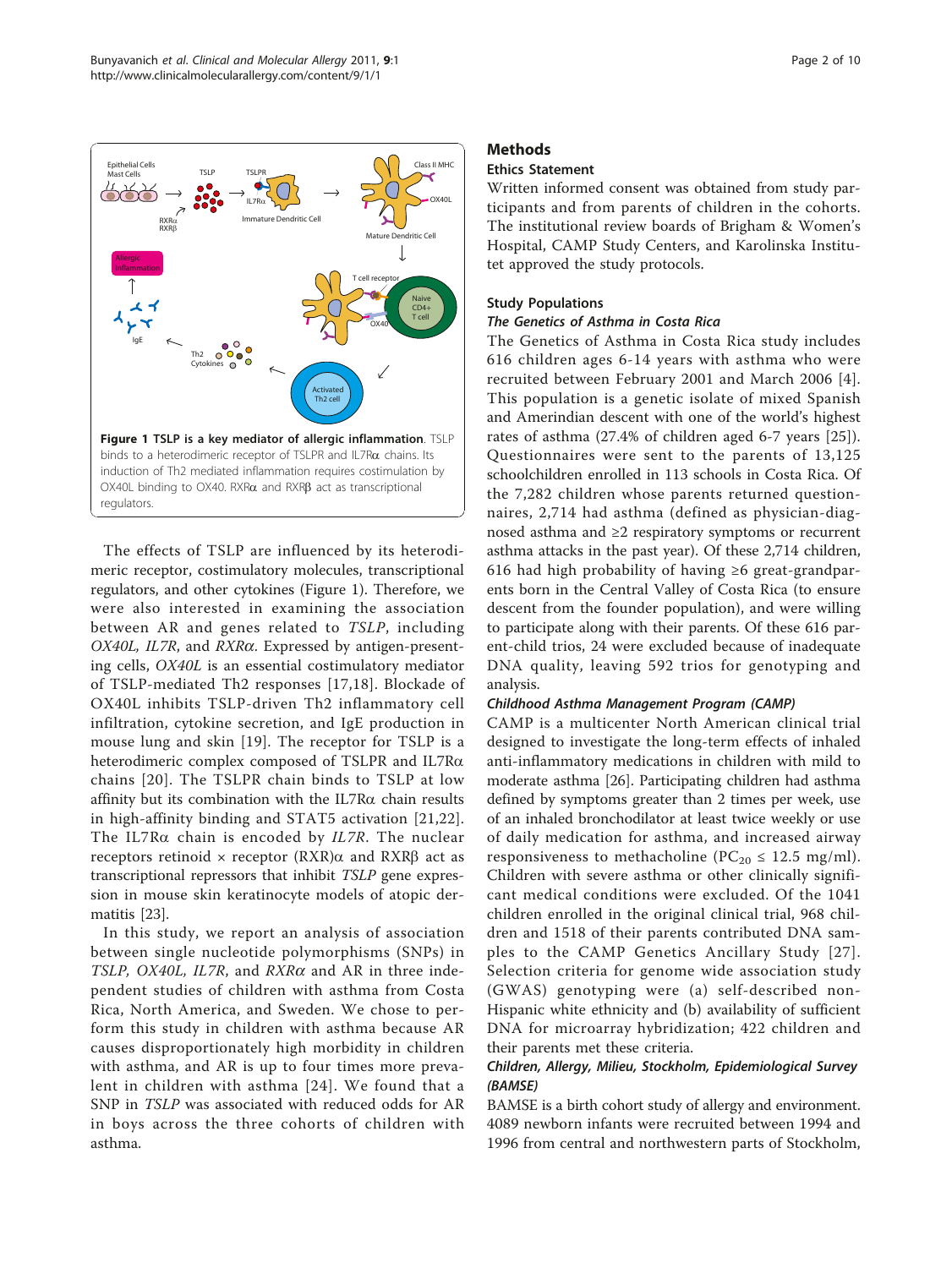Sweden [\[28](#page-9-0)]. At eight years of age, all BAMSE children were invited for clinical testing, and blood samples were obtained from 2,480 children. DNA was extracted from 2,033 samples after exclusion of samples with too little blood, lack of questionnaire data, or if parental consent to genetic analysis of the sample was not obtained. All children with a doctor's diagnosis of asthma ever  $(n = 251)$ underwent GWAS genotyping [\[29\]](#page-9-0).

# Phenotyping

Phenotypic data were collected from each participant in Costa Rica at study entry, in CAMP at randomization, and in BAMSE at one, two, four, and eight years of age. AR was defined as naso-ocular symptoms apart from colds in the past 12 months and  $\geq 1$  positive skin test reaction (STR) to allergens in Costa Rica and CAMP, and as naso-ocular symptoms in the past 12 months and  $\geq 1$  positive allergen-specific IgE (Phadiatop<sup>®</sup>, Phadia AB, Uppsala, Sweden) at eight years in BAMSE. These definitions for AR are consistent with Allergic Rhinitis and its Impact on Asthma (ARIA) 2008 guidelines [\[30](#page-9-0)]. We chose not to use a physician's diagnosis to define AR given greater variability associated with this definition. We compared allergen-sensitized AR and physician-diagnosed AR in Costa Rica in a previous study [\[4](#page-8-0)].

#### Genotyping

Using data from European Americans (CEU) in the International HapMap project [\[31\]](#page-9-0), we applied a linkage-disequilibrium (LD)-tagging algorithm (minor allele frequency  $\geq 5\%$  and  $r^2 \geq 0.8$ ) to identify common variation in TSLP, OX40L, IL7R,  $RXR\alpha$  and their 10 kb flanks. LD maps were plotted using Haploview [[32\]](#page-9-0). We considered additional SNPs in TSLP to evaluate reported functional variation (rs3806933) [[33\]](#page-9-0) and those highlighted in previous studies of asthma (rs1837253) [[34\]](#page-9-0). A total of 21 SNPs were chosen for genotyping in Costa Rican subjects and their parents using the Sequenom iPLEX platform (Sequenom, San Diego, CA) including 9 SNPs for TSLP and 4 SNPs each for OX40L, IL7R, and RXRa. We chose Costa Rica as our population for initial findings because of greater power to detect associations in this cohort relative to CAMP and BAMSE (Table 1). All power

calculations were performed using Quanto v.1.2.4. (University of Southern California, Los Angeles, CA).

Genome-wide SNP genotyping for CAMP subjects and their parents was performed on Illumina Human-Hap550 Genotyping BeadChip (Illumina, Inc., San Diego, CA). Genome-wide SNP genotyping for BAMSE subjects was performed on Illumina Human 610-Quad Beadchip (Illumina, Inc., San Diego, CA). Sixteen of the CAMP GWAS SNPs and fifteen of the BAMSE GWAS SNPs overlapped with those genotyped in Costa Rican subjects and their parents. The 15 overlapping SNPs were used to replicate our initial findings (Table [2\)](#page-3-0). Of these 15 SNPs, 3 were in TSLP (rs1837253, rs2289276, rs17551370), and 4 each were in OX40L (rs1234313, rs10489267, rs10489266, rs1234315), IL7R (rs1494555,  $rs10063294$ ,  $rs2194225$ ,  $rs6897932$ ), and  $RXR\alpha$ (rs11185647, rs12339187, rs11185659, rs10881582). The 6 SNPs that were genotyped in Costa Rica but not on both the GWAS platforms had no significant association with AR in Costa Rica. There were no differences in SNP minor allele frequencies between boys and girls in these cohorts.

In all study cohorts, duplicate genotyping was performed on approximately 5% of the sample to assess genotype reproducibility. Genotype quality control was assessed by <1% discordance rate, <5 Mendelian inconsistencies, and genotype completion rates >98% for all loci. All SNPs included in analyses were in Hardy-Weinberg equilibrium ( $p > 0.01$ ).

Of the 592 Costa Rican child-parent trios genotyped, 6 were excluded from this analysis because of Mendelian inconsistencies, leaving 586 trios. Of the 422 nuclear families in CAMP trios, 25 were excluded from this analysis because of Mendelian inconsistencies ( $n = 6$ ) or missing  $>5\%$  of the genotypic data (n = 19), leaving 397 families. 12 children from BAMSE were excluded because of duplicate genotyping or non-European ancestry as determined by admixture mapping using principal components analysis [[29](#page-9-0)], leaving 239 children for this analysis.

#### Statistical Analyses

We tested for association between SNPs in TSLP, OX40L, IL7R, RXR $\alpha$  and AR in children with asthma.

Table 1 Power calculations for genetic association studies of AR in Costa Rica, CAMP, and BAMSE

|                     | Costa Rica ( $n = 592$ )  |                           | $CAMP (n = 422)$          |                           | BAMSE $(n = 239)$         |                           |  |  |
|---------------------|---------------------------|---------------------------|---------------------------|---------------------------|---------------------------|---------------------------|--|--|
| Allele<br>Frequency | Power to detect<br>OR 1.5 | Power to detect<br>OR 1.3 | Power to detect<br>OR 1.5 | Power to detect<br>OR 1.3 | Power to detect<br>OR 1.5 | Power to detect<br>OR 1.3 |  |  |
| 0.10                | 0.89                      | 0.52                      | 0.77                      | 0.40                      | 0.23                      | 0.12                      |  |  |
| 0.20                | 0.99                      | 0.75                      | 0.94                      | 0.61                      | 0.36                      | 0.18                      |  |  |
| 0.30                | 0.997                     | 0.85                      | 0.98                      | 0.71                      | 0.44                      | 0.22                      |  |  |
| 0.40                | 0.998                     | 0.88                      | 0.98                      | 0.76                      | 0.48                      | 0.24                      |  |  |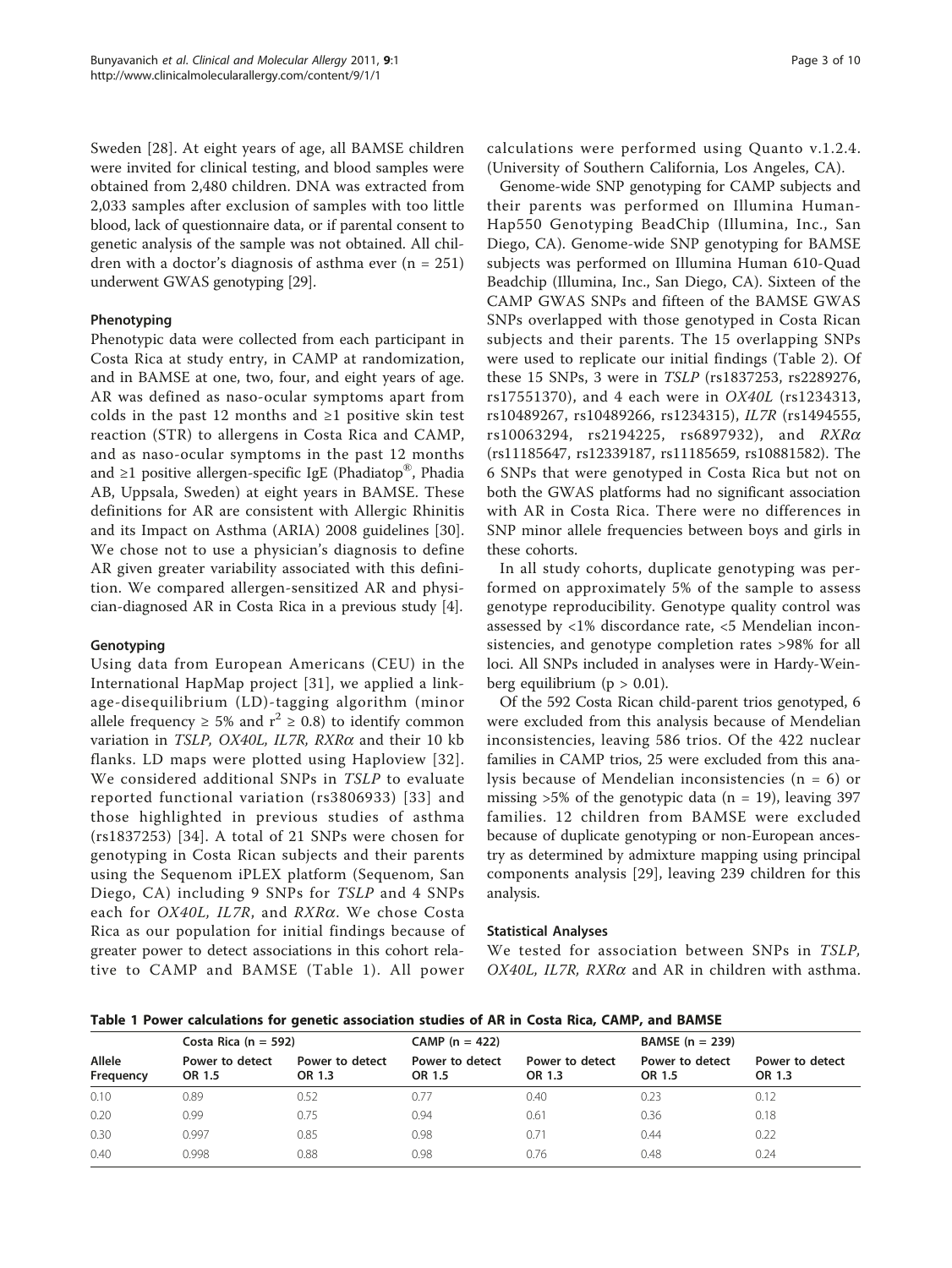<span id="page-3-0"></span>Table 2 SNPs analyzed in Costa Rica, CAMP, and BAMSE

| <b>SNP</b><br>rs1837253<br>rs17551370<br>rs2289276 | Gene        | <b>Position</b> | Allele | <b>Allele Frequency</b> |             |              |  |  |  |
|----------------------------------------------------|-------------|-----------------|--------|-------------------------|-------------|--------------|--|--|--|
|                                                    |             |                 |        | Costa<br><b>Rica</b>    | <b>CAMP</b> | <b>BAMSE</b> |  |  |  |
|                                                    | TSI P       | chr5:110429771  | $\top$ | 0.24                    | 0.21        | 0.27         |  |  |  |
|                                                    | TSI P       | chr5:110432084  | А      | 0.10                    | 0.13        | 0.15         |  |  |  |
|                                                    | TSI P       | chr5:110435406  | Т      | 0.30                    | 0.27        | 0.29         |  |  |  |
| rs1234313                                          | OX40L       | chr1:171432870  | А      | 0.38                    | 0.32        | 0.34         |  |  |  |
| rs10489267                                         | OX40I       | chr1:171436775  | А      | 0.14                    | 0.06        | 0.07         |  |  |  |
| rs10489266                                         | OX40I       | chr1:171445076  | G      | 0.08                    | 0.11        | 0.10         |  |  |  |
| rs1234315                                          | OX40I       | chr1:171445086  | Т      | 0.65                    | 0.46        | 0.48         |  |  |  |
| rs1494555                                          | $II$ 7 $R$  | chr5:35906947   | G      | 0.47                    | 0.34        | 0.26         |  |  |  |
| rs6897932                                          | II 7R       | chr5:35910332   | Т      | 0.16                    | 0.24        | 0.32         |  |  |  |
| rs10063294                                         | II 7R       | chr5:35913262   | G      | 0.60                    | 0.48        | 0.42         |  |  |  |
| rs2194225                                          | $II$ 7 $R$  | chr5:35919561   | C      | 0.37                    | 0.42        | 0.42         |  |  |  |
| rs11185647                                         | $RXR\alpha$ | chr9:136355649  | Α      | 0.41                    | 0.29        | 0.26         |  |  |  |
| rs12339187                                         | $RXR\alpha$ | chr9:136369148  | G      | 0.19                    | 0.17        | 0.17         |  |  |  |
| rs11185659                                         | $RXR\alpha$ | chr9:136383204  | Т      | 0.22                    | 0.20        | 0.21         |  |  |  |
| rs10881582                                         | $RXR\alpha$ | chr9:136395899  | А      | 0.34                    | 0.23        | 0.20         |  |  |  |

CAMP: Childhood Asthma Management Program.

BAMSE: Children, Allergy, Milieu, Stockholm, Epidemiological Survey.

Family-based association analyses were first conducted under an additive genetic model in Costa Rican families using the Pedigree-Based Association Test (PBAT) [\[35](#page-9-0)] implemented in Helix Tree v6.4.3 (Golden Helix, Bozeman, MT). An advantage of family-based association testing is that it is robust against population stratification and population admixture [[36\]](#page-9-0). We then replicated our findings from Costa Rica in the CAMP and BAMSE cohorts. Family-based analysis using PBAT was performed in CAMP. In BAMSE, associations between SNPs and AR phenotypes were measured using the Cochran-Armitage trend test in PLINK [\[37\]](#page-9-0). As we have previously reported sex-specific effects for TSLP on serum total IgE [[38](#page-9-0)] and asthma [\[11](#page-8-0)], we also performed sex-stratified analyses in all cohorts. Transmitted to undertransmitted ratios (T:U) and odds ratio estimates for AR phenotypes were obtained using PLINK [\[37](#page-9-0)]. To assess for joint evidence of association in the childbased cohorts, P values were combined across Costa Rica, CAMP, and BAMSE with Fisher's combined probability method [\[39](#page-9-0)]. Results were considered significant only when consistent associations (i.e. same allele, same direction of genetic effect) were observed in all three populations with a Fisher's combined P value of  $\leq 8.0 \times$  $10^{-4}$  (0.05/(21<sup>\*</sup>3) to account for multiple testing of 21 SNPs and 3 strata (overall, male, female).

Tests for interaction between SNPs in TSLP, OX40L,  $IL7R$ ,  $RXR\alpha$  were additionally performed using PBAT given high interest in potential gene by gene interactions. Based on our power calculations using Quanto v.1.2.4 for gene by gene interactions, we recognized  $a$ priori that our power to detect such interactions would be insufficient. For example, to detect an interaction between two SNPs each with minor allele frequency 0.40 causing a change in risk of 10%, our sample size would have to be 4229 parent-child trios. We therefore limited our interaction testing to the cohort with most subjects (Costa Rica, with 592 trios) and considered this a secondary, exploratory analysis.

#### Results

The phenotypic characteristics of children in the Costa Rica, Childhood Asthma Management Program (CAMP), and Children, Allergy, Milieu, Stockholm, Epidemiological Survey (BAMSE) study cohorts are shown in Table [3](#page-4-0). Consistent with the known gender distribution of asthma in childhood [[40\]](#page-9-0), all three cohorts had more boys than girls. Children in Costa Rica had the highest prevalence of AR.

The linkage disequilibrium (LD) patterns and minor allele frequencies (MAF) for the TSLP SNPs genotyped in all three cohorts are shown in Figure [2](#page-4-0). There were no major differences in MAFs and LD patterns among the SNPs between the cohorts. The LD patterns and MAFs for the nine TSLP SNPs genotyped in Costa Rica are shown in Figure [3](#page-5-0). Consistent with our LD-tagging approach, LD was generally not high between the SNPs chosen for genotyping in Costa Rica.

The results for overall and sex-stratified association testing of TSLP SNP rs1837253 and AR in Costa Rica, CAMP, and BAMSE are shown in Table [4](#page-5-0). The association between rs1837253 and AR in all children (in analyses not stratified by sex) was significant in CAMP (P value 0.003) but not in Costa Rica or BAMSE. In sexstratified analysis, the T allele of SNP rs1837253 was associated with reduced odds for allergen-sensitized AR in boys in all three cohorts, with P values ranging from 0.04 to 0.004. Specifically, the minor allele of rs1837253 was undertransmitted in boys with AR and asthma as compared to boys with asthma alone in all three cohorts. The combined P value across cohorts met our criteria for significance after accounting for multiple testing, with Fisher's combined P value of  $1.2 \times 10^{-4}$ . Odds ratios (ORs) for these associations ranged from 0.56 to 0.63. In contrast to the observed results in males, female-specific associations between rs1837253 and AR were inconsistent across cohorts.

The other TSLP SNPs and SNPs in OX40L, IL7R and  $RXR\alpha$  were not significantly associated with AR phenotypes across cohorts (Table [5\)](#page-6-0).

Tests for gene by gene interactions showed twelve nominally significant interactions between SNPs in all gene pair combinations of TSLP, OX40L, RXR $\alpha$  and IL7R except for between  $RXR\alpha$  and IL7R (Table [6\)](#page-7-0). After accounting for 84 tests for interaction, none remained significant after correction for multiple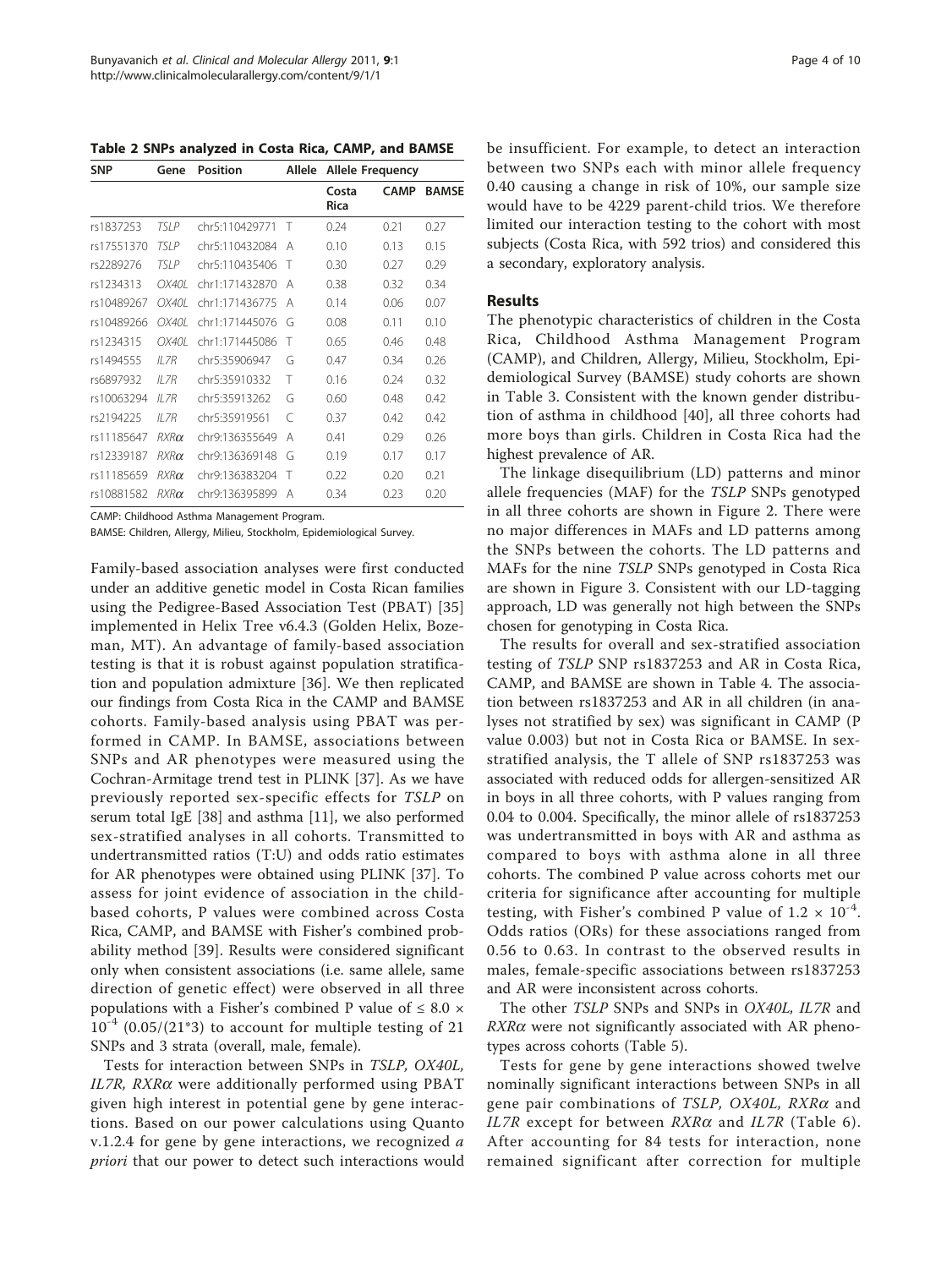<span id="page-4-0"></span>Table 3 Baseline phenotypic characteristics of children in Costa Rica, CAMP, and BAMSE

| Variable                                              | Costa Rica         |                            |                      | CAMP <sup>®</sup>  |                            | <b>BAMSE</b>         |                    |                            |                     |
|-------------------------------------------------------|--------------------|----------------------------|----------------------|--------------------|----------------------------|----------------------|--------------------|----------------------------|---------------------|
|                                                       | All<br>$(n = 592)$ | <b>Boys</b><br>$(n = 351)$ | Girls<br>$(n = 241)$ | All<br>$(n = 422)$ | <b>Boys</b><br>$(n = 266)$ | Girls<br>$(n = 156)$ | All<br>$(n = 239)$ | <b>Boys</b><br>$(n = 150)$ | Girls<br>$(n = 89)$ |
| Age-Years                                             | 9.0(1.8)           | 9.1(1.9)                   | 8.9(1.7)             | 8.7(2.1)           | 8.6(2.1)                   | 8.9(2.1)             | 8.3(0.5)           | 8.3(0.5)                   | 8.3(0.4)            |
| STR or allergen-specific IgE -<br><b>Any Positive</b> | 504<br>$(85.4\%)$  | 200 (83.9%)                | 304 (87.1%)          | 370<br>$(87.7\%)$  | 235 (88.4%)                | 135 (86.5%)          | 113<br>$(47.3\%)$  | 78 (52%)                   | 35 (39%)            |
| Serum Total IgE - IU/ml                               | 697 (867)          | 755 (911)                  | 611 (792)            | 1095<br>(1920)     | 988 (1567)                 | 1276<br>(2397)       | $n/a^{\dagger}$    | $n/a^{\dagger}$            | n/a <sup>1</sup>    |
| Nasal symptoms in past year                           | 543<br>$(91.7\%)$  | 334 (90.3%)                | 230 (93.5%)          | 207<br>$(49.1\%)$  | 135 (50.8%)                | 72 (46.2%)           | 76<br>$(31.9\%)$   | 52 (34.9%)                 | 24 (27.0%)          |
| <b>Allergic Rhinitis</b>                              | 474<br>$(80.1\%)$  | 282 (80.3%)                | 192 (79.7%)          | 189<br>$(44.8\%)$  | 124 (46.6%)                | 65 (41.7%)           | 64<br>$(26.9\%)$   | 43 (28.9%)                 | 21 (23.6%)          |

Values are presented as mean (standard deviation) or number (percentage).

STR = skin test reaction.

\*Values are for index children in these family-based cohorts.

† Data not collected in BAMSE.

comparisons (P value threshold for significance 0.05/84 interaction tests  $= 0.00060$ ).

# **Discussion**

This is the first study to examine genetic associations between SNPs in TSLP and AR. This is also the first study to concurrently examine associations between variants in multiple TSLP-related genes (OX40L, IL7R,  $RXR\alpha$ ) and AR. We found an inverse male-specific association between the T allele of SNP rs1837253 in TSLP and AR in three independent cohorts of children with asthma. As children with asthma are particularly vulnerable to develop and suffer morbidity from AR, our findings are of direct relevance to this population.

Our study contributes to a nascent literature on the role of TSLP in AR. Prior work on TSLP has focused on other allergic diseases [\[6,9-12](#page-8-0)]. That TSLP could play a role in AR is first suggested by our understanding of TSLP and its ability to drive Th2 dominant inflammation. Second, a limited number of in vitro and murine studies have reported increased TSLP expression in cell cultures and nasal epithelium from AR patients [[13](#page-8-0)-[16,19](#page-8-0)]. The significant association between a TSLP variant and AR that we observed across multiple large and distinct cohorts supports that TSLP plays a role in AR in humans, corroborates previous in vitro and murine studies, and supports our understanding of TSLP driving allergic inflammation.

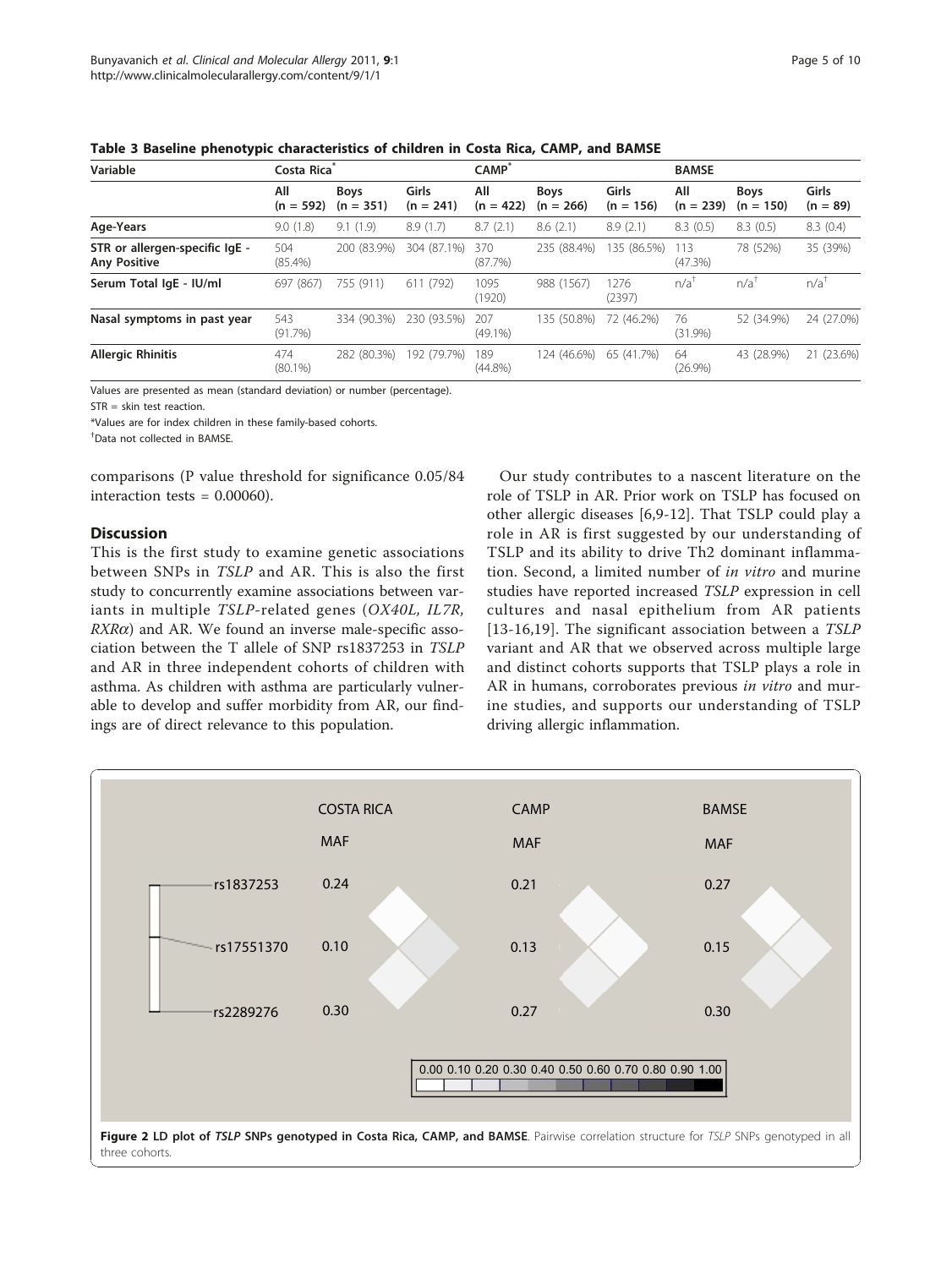<span id="page-5-0"></span>

We found male-specific associations between TSLP SNP rs1837253 and AR in children with asthma from the Costa Rica, CAMP, and BAMSE studies. This SNP was undertransmitted in boys with AR and asthma as compared to in boys with asthma alone. Although this SNP has previously been associated with asthma [\[11](#page-8-0)[,34](#page-9-0)], the associations with AR that we found cannot be attributed to asthma alone since all subjects in our study had asthma. Our findings suggest an additional role for this SNP in the pathogenesis of AR.

Our results were more statistically significant in boys than in all children, despite reductions in power in the sex-stratified analysis. This suggests that the significant associations among males that we observed across the cohorts were not merely due to the greater number of boys in these cohorts. The gene for the TSLPR chain of the heterodimeric TSLP receptor has a sex chromosome location in humans (Xp22.3 and Yp11.3) [[41](#page-9-0)], and this could partially explain a sex-specific mechanism for TSLP. Sex-dependent hormonal regulation of transcription is also possible. Sex-specific effects have been observed for TSLP [[11\]](#page-8-0) and for other genes [[42-44](#page-9-0)].

Our study's findings are consistent with sex-specific epidemiological observations for AR. Male children become more sensitized to environmental allergens and have higher serum total IgE levels [\[45,46\]](#page-9-0). Nasal fluid allergen-specific IgE levels are higher in male than female patients with seasonal AR [[47](#page-9-0)]. A sex-stratified analysis of inflammatory pathways using allergen-challenged CD4 + cells from AR patients showed higher expression signatures in males [[47\]](#page-9-0). Sexual dimorphism has also been noted in genetic linkage and association studies of serum total IgE [[38,48](#page-9-0)]. Our findings expand on previous reports of sexual dimorphism in allergic disease by identifying sex-specific effects of a genetic variant on AR.

Our laboratory previously reported a sex-specific association between rs2289276 and serum total IgE [\[38](#page-9-0)], and between rs1827253 and asthma [\[11](#page-8-0)]. rs2289276 is predicted to affect an exonic splicing enhancer, while rs1837253 is thought to disrupt a transcription factor binding site [[49\]](#page-9-0). SNP rs1837253 is located 5.7 kb upstream of the TSLP transcription start site. A study by Harada et al. conducted in human bronchial epithelial suggested that a SNP in the TSLP promoter region could serve as a binding site for transcription activating protein (AP)-1, enhance AP-1 binding to regulatory elements, and lead to TSLP's downstream effects [\[33\]](#page-9-0). Harada et al. implicated rs3806933 as the functional SNP; they did not study rs1837253, and rs1837253 is not in LD with rs3806933 (Figure 3). We did not find an association between rs3806933 and AR, nor between rs2289276 and AR. He et al. reported associations between rs1837253 and protection from asthma, atopic asthma, and airway hyperresponsiveness [[34](#page-9-0)], and

Table 4 Association between TSLP SNP rs1837253 minor allele T\* and allergic rhinitis in Costa Rica, CAMP, and BAMSE

|              | Costa Rica |           | CAMP    |       |           | <b>BAMSE</b> |           | Combined |                      |  |
|--------------|------------|-----------|---------|-------|-----------|--------------|-----------|----------|----------------------|--|
| Subjects     | $T:U^1$    | <b>OR</b> | P value | T:U   | <b>OR</b> | P value      | <b>OR</b> | P value  | Fisher's P value     |  |
| All children | 104:122    | 0.85      | 0.18    | 50:81 | 0.62      | 0.003        | 0.72      | 0.089    | 0.003                |  |
| Boys         | 59:93      | 0.63      | 0.004   | 32:55 | 0.58      | 0.007        | 0.56      | 0.04     | $1.2 \times 10^{-4}$ |  |
| Girls^       | 45:29      | .55       | 0.08    | 18:26 | 0.69      | 0.11         | .02       | 0.48     |                      |  |

\*Allele frequency 0.24 in Costa Rica, 0.21 in CAMP, 0.27 in BAMSE.

 $^{\dagger}$ T:U = ratio of transmitted to untransmitted alleles.

^Fisher's combined P value not calculated because direction of effect inconsistent across females in these cohort.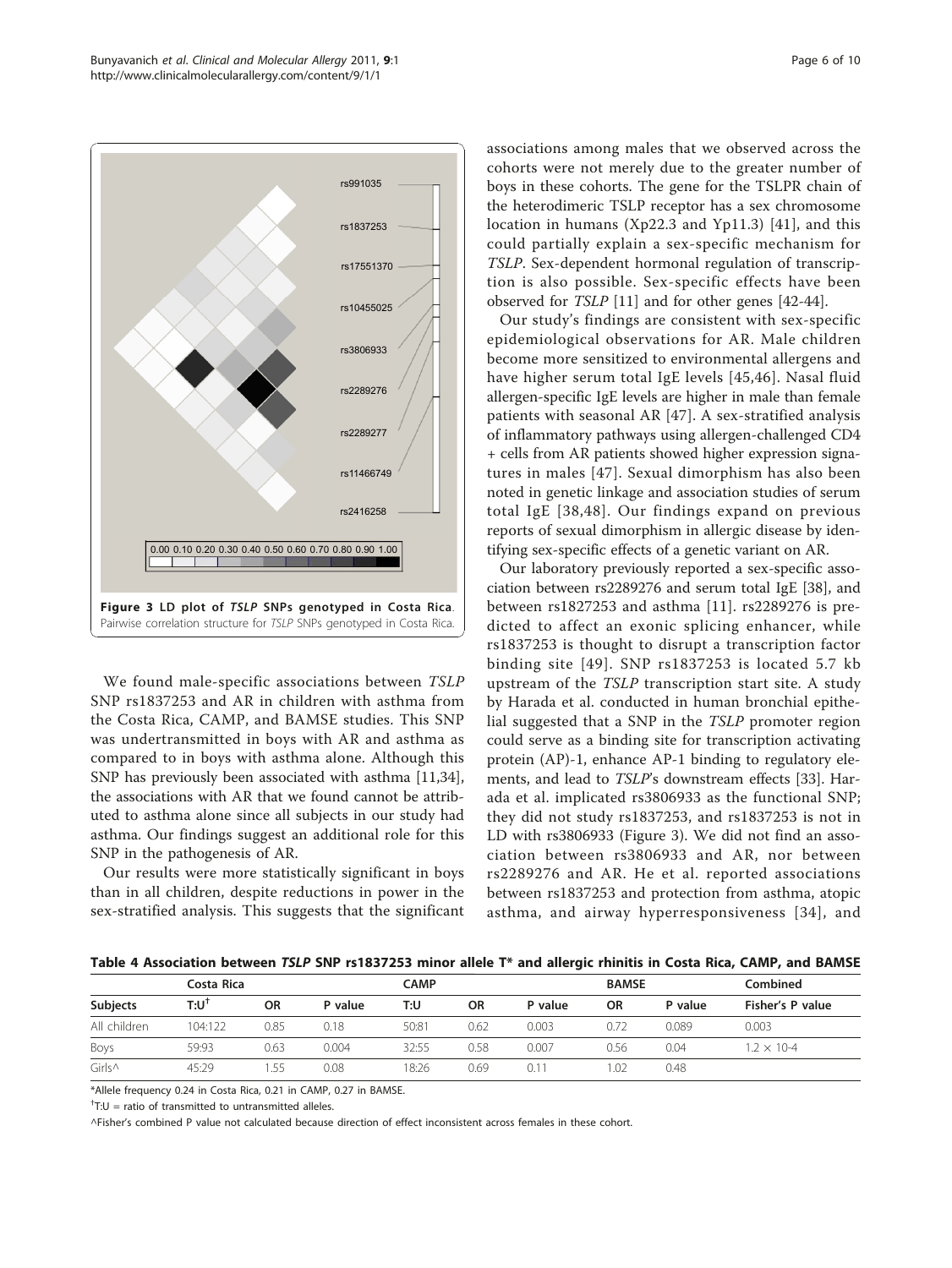<span id="page-6-0"></span>

| Table 5 Analysis of association between TSLP, RXRa, IL7R, OX40L SNPs and AR in Costa Rica, CAMP, and BAMSE |  |  |  |
|------------------------------------------------------------------------------------------------------------|--|--|--|
|------------------------------------------------------------------------------------------------------------|--|--|--|

|            |             |        | Costa Rica              |         |       |       | <b>CAMP</b>             |         |       |            | <b>BAMSE</b>            |         |      |       |
|------------|-------------|--------|-------------------------|---------|-------|-------|-------------------------|---------|-------|------------|-------------------------|---------|------|-------|
|            |             |        |                         | P value |       |       |                         | P value |       |            |                         | P value |      |       |
| <b>SNP</b> | Gene        | Allele | <b>Allele Frequency</b> | All     | Boys  | Girls | <b>Allele Frequency</b> | All     |       | Boys Girls | <b>Allele Frequency</b> | All     | Boys | Girls |
| rs1837253  | TSI P       |        | 0.24                    | 0.18    | 0.004 | 0.08  | 0.21                    | 0.003   | 0.007 | 0.11       | 0.27                    | 0.09    | 0.04 | 0.48  |
| rs17551370 | <b>TSLP</b> | A      | 0.10                    | 0.77    | 0.95  | 0.71  | 0.13                    | 0.31    | 0.32  | 0.42       | 0.15                    | 0.03    | 0.25 | 0.03  |
| rs2289276  | <b>TSLP</b> | Τ      | 0.30                    | 0.12    | 0.60  | 0.06  | 0.27                    | 0.07    | 0.09  | 0.25       | 0.29                    | 0.38    | 0.12 | 0.14  |
| rs1234313  | OX40L A     |        | 0.38                    | 0.26    | 0.10  | 0.81  | 0.32                    | 0.007   | 0.03  | 0.048      | 0.34                    | 0.04    | 0.03 | 0.29  |
| rs10489267 | OX40L A     |        | 0.14                    | 0.24    | 0.07  | 0.70  | 0.06                    | 0.19    | 0.43  | 0.13       | 0.07                    | 0.40    | 0.29 | 0.31  |
| rs10489266 | OX40L       | G      | 0.08                    | 0.16    | 0.13  | 0.69  | 0.11                    | 0.36    | 0.27  | 0.42       | 0.10                    | 0.25    | 0.21 | 0.48  |
| rs1234315  | OX401       | Т      | 0.65                    | 0.12    | 0.57  | 0.07  | 0.46                    | 0.03    | 0.09  | 0.08       | 0.48                    | 0.47    | 0.38 | 0.44  |
| rs11185647 | $RXR\alpha$ | A      | 0.41                    | 0.53    | 0.76  | 0.54  | 0.29                    | 0.19    | 0.046 | 0.25       | 0.26                    | 0.42    | 0.18 | 0.07  |
| rs12339187 | $RXR\alpha$ | G      | 0.19                    | 0.61    | 0.88  | 0.30  | 0.17                    | 0.28    | 0.45  | 0.21       | 0.17                    | 0.12    | 0.04 | 0.36  |
| rs11185659 | $RXR\alpha$ | т      | 0.22                    | 0.74    | 0.80  | 0.39  | 0.20                    | 0.43    | 0.21  | 0.22       | 0.21                    | 0.05    | 0.02 | 0.49  |
| rs10881582 | $RXR\alpha$ | A      | 0.34                    | 0.34    | 0.75  | 0.25  | 0.23                    | 0.42    | 0.45  | 0.33       | 0.21                    | 0.17    | 0.24 | 0.02  |
| rs1494555  | $II$ 7 $R$  | G      | 0.47                    | 0.74    | 0.49  | 0.77  | 0.34                    | 0.38    | 0.43  | 0.20       | 0.26                    | 0.04    | 0.13 | 0.08  |
| rs6897932  | IL7R        | Τ      | 0.16                    | 0.31    | 0.90  | 0.08  | 0.24                    | 0.09    | 0.16  | 0.18       | 0.32                    | 0.04    | 0.02 | 0.42  |
| rs10063294 | $II$ 7 $R$  | G      | 0.60                    | 0.85    | 0.80  | 0.55  | 0.48                    | 0.36    | 0.36  | 0.13       | 0.42                    | 0.05    | 0.11 | 0.13  |
| rs2194225  | $II$ 7 $R$  | C      | 0.37                    | 0.26    | 0.60  | 0.25  | 0.42                    | 0.22    | 0.14  | 0.45       | 0.42                    | 0.45    | 0.20 | 0.17  |

Hunninghake et al. reported sex-specific associations between rs1837253 and protection from asthma in boys. These studies corroborate rs1837253 as a SNP of interest with a potential functional role.

Recognizing that TSLP interacts with other proteins to affect Th2-driven inflammation, we implemented a comprehensive approach from the outset by also examining for genetic associations between AR and SNPs in OX40L,  $IL7R$ , and  $RXR\alpha$ . We did not observe findings that were consistent across cohorts for individual SNP associations with AR. This may have been due to unexamined geneby-environment interactions. Shamim et al. previously reported an association between two IL7R SNPs and inhalation allergy [[50\]](#page-9-0). They did not perform replication analyses in independent populations, and we did not find associations between those SNPs and AR in our cohorts. It is thought that  $RXR\alpha$  and  $RXR\beta$  can influence transcription of TSLP, but neither has been previously stu-died in subjects with AR [[23\]](#page-9-0). The  $RXR\alpha$  SNPs we chose to genotype capture 96% of the HapMap SNPs with MAF  $\geq$  10% in *RXR* $\alpha$  and its 10 kb flanks in the CEU population with  $r^2 \ge 0.8$ , so our lack of findings for  $RXR\alpha$  was unlikely due to inadequate genotypic coverage [\[32](#page-9-0)]. Interestingly, our tests for gene by gene interaction among TSLP, OX40L, RXRa and IL7R in Costa Rican subjects demonstrated nominally significant results between SNPs in all gene pairs, except for between  $RXR\alpha$  and  $IL7R$ . Lack of gene by gene interaction between  $RXR\alpha$  and IL7R would be biologically consistent with their physically disparate roles as transcriptional regulator of TSLP and receptor for TSLP, respectively. Further gene by gene analyses with larger sample size could overcome the power limitations we faced.

Our study has additional limitations. First, our findings do not elucidate a specific mechanism. SNP rs1837253 is not in LD with other HapMap SNPs and has the potential to represent a functional SNP itself. Our work provides a specific direction for functional studies that could focus on transcriptional regulators of TSLP. Second, some of our findings in Costa Ricans may be mainly applicable to them and certain Hispanic subgroups. However, we replicated our main finding in CAMP and BAMSE, and previous findings in Costa Rica have been applicable to children of other ethnicities [\[51,52\]](#page-9-0). Familybased testing is also robust against population stratification and population admixture [\[36\]](#page-9-0). Lastly, we focused on AR in children with asthma, and it is possible that distinct associations could be found if we examined cohorts with AR only. However, our findings are relevant to a group of children at high risk for AR.

# Conclusions

In summary, we found that the T allele of TSLP SNP rs1837253 was associated with reduced odds for AR in three independent cohorts of children with asthma. The association was sex-specific, as it was significant in males but not females. Our work highlights that TSLP likely plays a role in the pathogenesis of AR in children with asthma.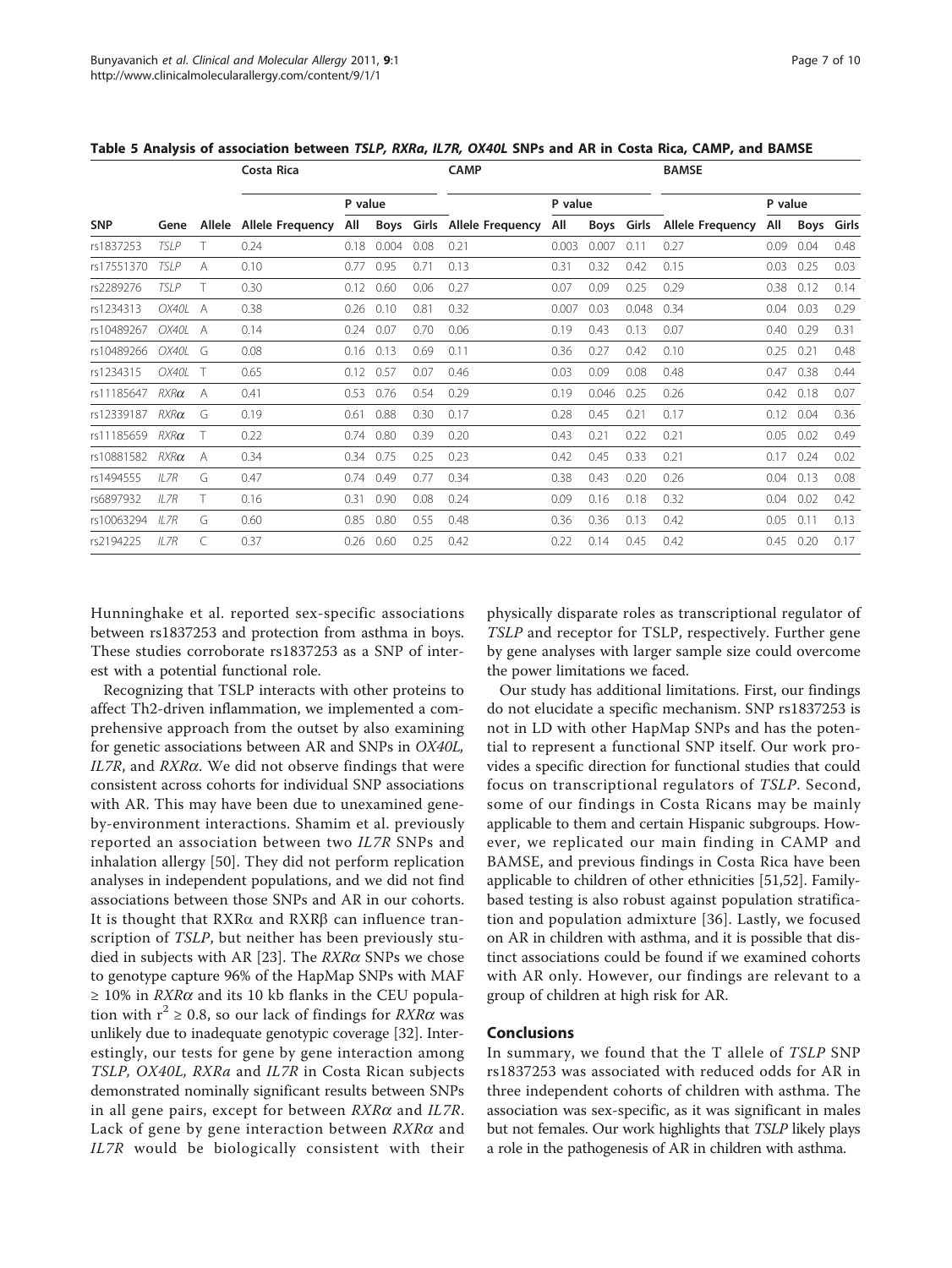# <span id="page-7-0"></span>Table 6 SNP by SNP Interaction Test P values in Costa Rica

| Gene |                         | TSLP | <b>TSLP</b> | <b>TSLP</b> | OX40L     | OX40L     | OX40L                                                                                          | OX40L     | $RXR\alpha$ | $RXR\alpha$ | $R$ X $R$ $\alpha$                                   | $R$ XR $\alpha$ | IL7R      | IL7R      | IL7R      | IL7R      |
|------|-------------------------|------|-------------|-------------|-----------|-----------|------------------------------------------------------------------------------------------------|-----------|-------------|-------------|------------------------------------------------------|-----------------|-----------|-----------|-----------|-----------|
|      | <b>SNP</b>              |      |             |             |           |           | rs1837253 rs17551370 rs2289276 rs1234313 rs10489267 rs10489266 rs1234315 rs11185647 rs12339187 |           |             |             | rs11185659 rs10881582 rs1494555 rs6897932 rs10063294 |                 |           |           |           | rs2194225 |
| TSLP | rs1837253               |      |             |             | NS*       | <b>NS</b> | ns.                                                                                            | ns.       | ns.         | NS.         | ns.                                                  | NS.             | 0.00062   | 0.0049    | 0.0033    | ns        |
| TSLP | rs17551370              |      |             |             | ns.       | NS.       | ns.                                                                                            | ns.       | 0.036       | ns.         | ns.                                                  | ns.             | NS.       | ns.       | ns.       | ns.       |
|      | <b>TSLP</b> rs2289276   |      |             |             | <b>NS</b> | <b>NS</b> | 0.034                                                                                          | <b>NS</b> | <b>NS</b>   | <b>NS</b>   | <b>NS</b>                                            | NS.             | <b>NS</b> | 0.016     | <b>NS</b> | <b>NS</b> |
|      | <b>OX40L</b> rs1234313  |      |             |             |           |           |                                                                                                |           | <b>NS</b>   | 0.046       | 0.033                                                | 0.0040          | <b>NS</b> | NS.       | <b>NS</b> | <b>NS</b> |
|      | OX40L rs10489267        |      |             |             |           |           |                                                                                                |           | 0.021       | NS.         | ns.                                                  | ns.             | <b>NS</b> | 0.018     | <b>NS</b> | <b>NS</b> |
|      | <b>OX40L</b> rs10489266 |      |             |             |           |           |                                                                                                |           | ns.         | NS.         | <b>NS</b>                                            | NS.             | NS.       | ns.       | <b>NS</b> | 0.043     |
|      | <b>OX40L</b> rs1234315  |      |             |             |           |           |                                                                                                |           | <b>NS</b>   | NS.         | <b>NS</b>                                            | NS.             | <b>NS</b> | <b>NS</b> | <b>NS</b> | ns.       |
|      | $RXR\alpha$ rs11185647  |      |             |             |           |           |                                                                                                |           |             |             |                                                      |                 | <b>NS</b> | <b>NS</b> | <b>NS</b> | <b>NS</b> |
|      | $RXR\alpha$ rs12339187  |      |             |             |           |           |                                                                                                |           |             |             |                                                      |                 | <b>NS</b> | <b>NS</b> | <b>NS</b> | <b>NS</b> |
|      | $RXR\alpha$ rs11185659  |      |             |             |           |           |                                                                                                |           |             |             |                                                      |                 | <b>NS</b> | <b>NS</b> | <b>NS</b> | <b>NS</b> |
|      | $RXR\alpha$ rs10881582  |      |             |             |           |           |                                                                                                |           |             |             |                                                      |                 | <b>NS</b> | <b>NS</b> | <b>NS</b> | <b>NS</b> |
| IL7R | rs1494555               |      |             |             |           |           |                                                                                                |           |             |             |                                                      |                 |           |           |           |           |
| IL7R | rs6897932               |      |             |             |           |           |                                                                                                |           |             |             |                                                      |                 |           |           |           |           |
| IL7R | rs10063294              |      |             |             |           |           |                                                                                                |           |             |             |                                                      |                 |           |           |           |           |
| IL7R | rs2194225               |      |             |             |           |           |                                                                                                |           |             |             |                                                      |                 |           |           |           |           |

\*NS = non-significant.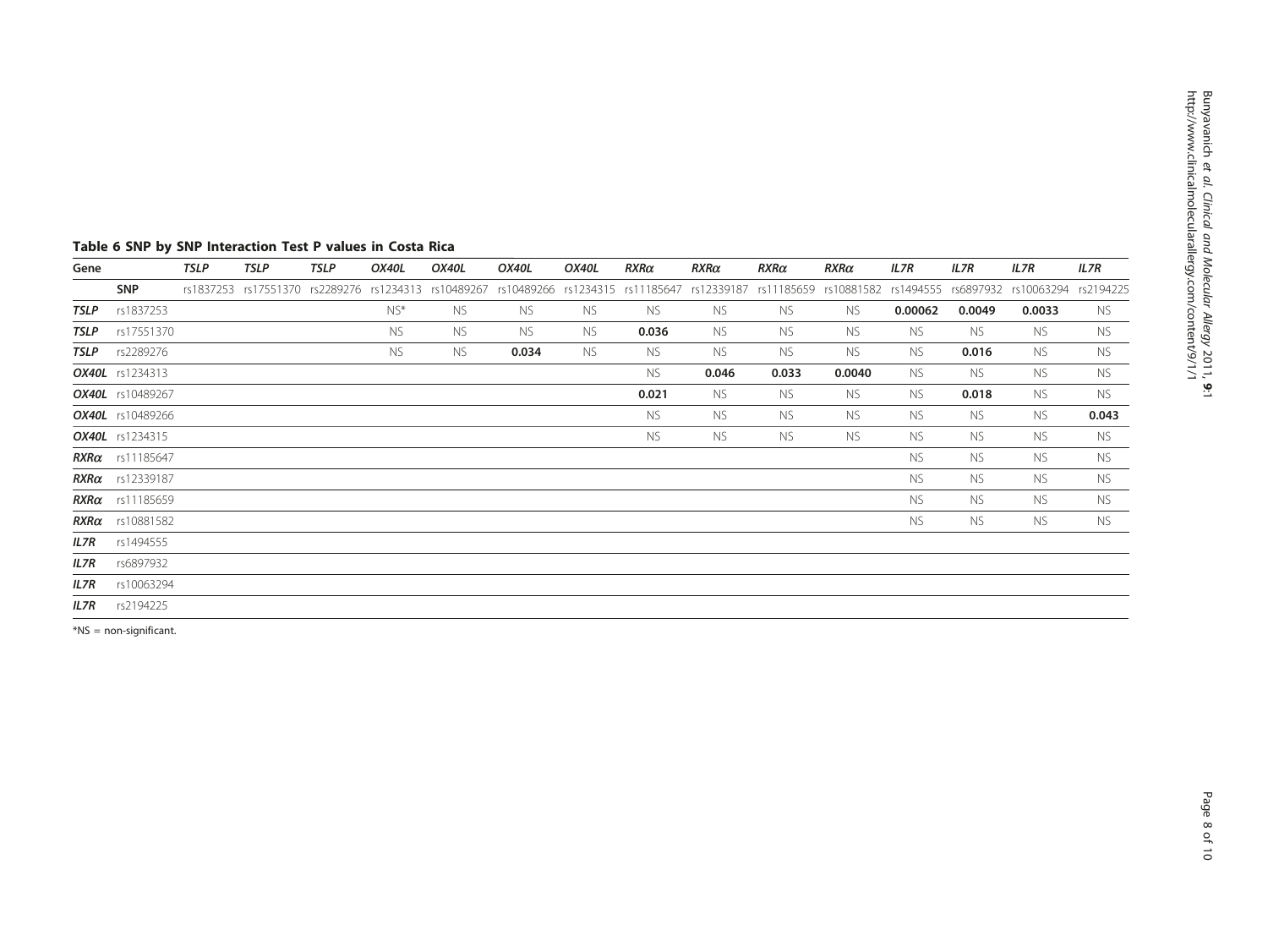#### <span id="page-8-0"></span>Acknowledgements

We thank all subjects for their participation in the Genetics of Asthma in Costa Rica, CAMP, and BAMSE studies. We acknowledge the CAMP investigators and research team, supported by NHLBI, for collection of CAMP Genetic Ancillary Study data. All work on data collected from the CAMP Genetic Ancillary Study was conducted at the Channing Laboratory of the Brigham and Women's Hospital under appropriate CAMP policies and human subject's protections. This work was supported by the National Institute of Health [Grants R37 HL66289, U01 HL075419, P01 HL083069, T32 HL007427]; the Swedish Research Council; Stockholm County Council; Centre for Allergy Research, Karolinska Institutet; Swedish Heart Lung Foundation; Swedish Fulbright Commission; Riksbankens Jubileumsfond; Erik Rönnberg Scholarship; GABRIEL contract number 018996 under Integrated Program LSH-2004-1.2.5-1; the Wellcome Trust [WT084703MA].

#### Author details

<sup>1</sup>Channing Laboratory, Department of Medicine, Brigham and Women's Hospital, Boston, Massachusetts, USA. <sup>2</sup>Division of Rheumatology, Immunology and Allergy, Department of Medicine, Brigham and Women's Hospital, Boston, Massachusetts, USA. <sup>3</sup>Division of Pulmonary and Critical Care Medicine, Department of Medicine, Brigham and Women's Hospital, Boston, Massachusetts, USA. <sup>4</sup>Center for Genomic Medicine, Department of Medicine, Brigham and Women's Hospital, Boston, Massachusetts, USA. Harvard Medical School, Boston, Massachusetts, USA. <sup>6</sup>Institute of Environmental Medicine, Karolinska Institutet, Stockholm, Sweden. <sup>7</sup>Astrid Lindgren Children's Hospital, Karolinska University Hospital, Stockholm, Sweden. <sup>8</sup>Sachs Children's Hospital, Stockholm, Sweden. <sup>9</sup>Department of Neurology, Department of Medicine, Boston University School of Medicine, Boston, Massachusetts, USA. <sup>10</sup>Pulmonary Medicine, Department of Medicine, Boston University School of Medicine, Boston, Massachusetts, USA. 11The National Heart, Lung, and Blood Institute's Framingham Heart Study, Framingham, Massachusetts, USA. 12Division of Pediatric Pulmonology, Hospital Nacional de Niños, San José, Costa Rica. 13Division of Pulmonary Medicine, Allergy, and Immunology, Children's Hospital of Pittsburgh of the University of Pittsburgh Medical Center, Pittsburgh, Pennsylvania, USA. <sup>14</sup>Department of Internal Medicine, University of Pittsburgh School of Medicine, Pittsburgh, Pennsylvania, USA. <sup>15</sup>Department of Human Genetics, University of Pittsburgh Graduate School of Public Health, Pittsburgh, Pennsylvania, USA.

#### Authors' contributions

SB contributed to the study design, analyzing the data, and writing the manuscript. EM contributed to analyzing the data and manuscript editing. JBW contributed to analyzing the data and manuscript editing. MG contributed to analyzing the data and manuscript editing. MS contributed to patient recruitment and manuscript editing. LA contributed to patient recruitment and manuscript editing. JLS contributed to analyzing the data and manuscript editing. GH contributed to the study design and manuscript editing. MW contributed to patient recruitment and manuscript editing. GP contributed to patient recruitment and manuscript editing. GTO contributed to patient recruitment and manuscript editing. SW contributed to patient recruitment and manuscript editing. JCC contributed to the study design, patient recruitment and writing the manuscript. All authors read and approved the final manuscript.

#### Competing interests

The authors declare that they have no competing interests.

#### Received: 27 October 2010 Accepted: 18 January 2011 Published: 18 January 2011

#### References

- 1. Meltzer EO, Blaiss MS, Derebery MJ, Mahr TA, Gordon BR, Sheth KK, Simmons AL, Wingertzahn MA, Boyle JM: [Burden of allergic rhinitis: results from the](http://www.ncbi.nlm.nih.gov/pubmed/19592081?dopt=Abstract) [Pediatric Allergies in America survey.](http://www.ncbi.nlm.nih.gov/pubmed/19592081?dopt=Abstract) J Allergy Clin Immunol 2009, 124:S43-70.
- Thomas M, Kocevar VS, Zhang Q, Yin DD, Price D: [Asthma-related health](http://www.ncbi.nlm.nih.gov/pubmed/15629992?dopt=Abstract) [care resource use among asthmatic children with and without](http://www.ncbi.nlm.nih.gov/pubmed/15629992?dopt=Abstract) [concomitant allergic rhinitis.](http://www.ncbi.nlm.nih.gov/pubmed/15629992?dopt=Abstract) Pediatrics 2005, 115:129-134.
- 3. Sazonov Kocevar V, Thomas J, Jonsson L, Valovirta E, Kristensen F, Yin DD, Bisgaard H: [Association between allergic rhinitis and hospital resource](http://www.ncbi.nlm.nih.gov/pubmed/15679719?dopt=Abstract) [use among asthmatic children in Norway.](http://www.ncbi.nlm.nih.gov/pubmed/15679719?dopt=Abstract) Allergy 2005, 60:338-342.
- 4. Bunyavanich S, Soto-Quiros ME, Avila L, Laskey D, Senter JM, Celedon JC: [Risk factors for allergic rhinitis in Costa Rican children with asthma.](http://www.ncbi.nlm.nih.gov/pubmed/19796208?dopt=Abstract) Allergy 2010, 65(2):256-63, Epub 2009 Oct 1.
- 5. Corren J, Manning BE, Thompson SF, Hennessy S, Strom BL: [Rhinitis](http://www.ncbi.nlm.nih.gov/pubmed/15007339?dopt=Abstract) [therapy and the prevention of hospital care for asthma: a case-control](http://www.ncbi.nlm.nih.gov/pubmed/15007339?dopt=Abstract) [study.](http://www.ncbi.nlm.nih.gov/pubmed/15007339?dopt=Abstract) J Allergy Clin Immunol 2004, 113:415-419.
- 6. Soumelis V, Reche PA, Kanzler H, Yuan W, Edward G, Homey B, Gilliet M, Ho S, Antonenko S, Lauerma A, et al: [Human epithelial cells trigger](http://www.ncbi.nlm.nih.gov/pubmed/12055625?dopt=Abstract) [dendritic cell mediated allergic inflammation by producing TSLP.](http://www.ncbi.nlm.nih.gov/pubmed/12055625?dopt=Abstract) Nat Immunol 2002, 3:673-680.
- 7. Allakhverdi Z, Comeau MR, Jessup HK, Yoon BR, Brewer A, Chartier S, Paquette N, Ziegler SF, Sarfati M, Delespesse G: [Thymic stromal](http://www.ncbi.nlm.nih.gov/pubmed/17242164?dopt=Abstract) [lymphopoietin is released by human epithelial cells in response to](http://www.ncbi.nlm.nih.gov/pubmed/17242164?dopt=Abstract) [microbes, trauma, or inflammation and potently activates mast cells.](http://www.ncbi.nlm.nih.gov/pubmed/17242164?dopt=Abstract) J Exp Med 2007, 204:253-258.
- 8. Liu YJ: [TSLP in epithelial cell and dendritic cell cross talk.](http://www.ncbi.nlm.nih.gov/pubmed/19231591?dopt=Abstract) Adv Immunol 2009, 101:1-25.
- 9. Ying S, O'Connor B, Ratoff J, Meng Q, Mallett K, Cousins D, Robinson D, Zhang G, Zhao J, Lee TH, Corrigan C: [Thymic stromal lymphopoietin](http://www.ncbi.nlm.nih.gov/pubmed/15944327?dopt=Abstract) [expression is increased in asthmatic airways and correlates with](http://www.ncbi.nlm.nih.gov/pubmed/15944327?dopt=Abstract) [expression of Th2-attracting chemokines and disease severity.](http://www.ncbi.nlm.nih.gov/pubmed/15944327?dopt=Abstract) J Immunol 2005, 174:8183-8190.
- 10. Ying S, O'Connor B, Ratoff J, Meng Q, Fang C, Cousins D, Zhang G, Gu S, Gao Z, Shamji B, et al: [Expression and cellular provenance of thymic](http://www.ncbi.nlm.nih.gov/pubmed/18684970?dopt=Abstract) [stromal lymphopoietin and chemokines in patients with severe asthma](http://www.ncbi.nlm.nih.gov/pubmed/18684970?dopt=Abstract) [and chronic obstructive pulmonary disease.](http://www.ncbi.nlm.nih.gov/pubmed/18684970?dopt=Abstract) J Immunol 2008, 181:2790-2798.
- 11. Hunninghake GM, Soto-Quiros ME, Avila L, Kim HP, Lasky-Su J, Rafaels N, Ruczinski I, Beaty TH, Mathias RA, Barnes KC, et al: [TSLP polymorphisms are](http://www.ncbi.nlm.nih.gov/pubmed/20560908?dopt=Abstract) [associated with asthma in a sex-specific fashion.](http://www.ncbi.nlm.nih.gov/pubmed/20560908?dopt=Abstract) Allergy 2010, 65(12):1566-75.
- 12. Rothenberg ME, Spergel JM, Sherrill JD, Annaiah K, Martin LJ, Cianferoni A, Gober L, Kim C, Glessner J, Frackelton E, et al: [Common variants at 5q22](http://www.ncbi.nlm.nih.gov/pubmed/20208534?dopt=Abstract) [associate with pediatric eosinophilic esophagitis.](http://www.ncbi.nlm.nih.gov/pubmed/20208534?dopt=Abstract) Nat Genet 2010, 42:289-291.
- 13. Mou Z, Xia J, Tan Y, Wang X, Zhang Y, Zhou B, Li H, Han D: Overexpression of thymic stromal lymphopoietin in allergic rhinitis. Acta Otolaryngol 2008, 1-5.
- 14. Miyata M, Hatsushika K, Ando T, Shimokawa N, Ohnuma Y, Katoh R, Suto H, Ogawa H, Masuyama K, Nakao A: [Mast cell regulation of epithelial TSLP](http://www.ncbi.nlm.nih.gov/pubmed/18461563?dopt=Abstract) [expression plays an important role in the development of allergic](http://www.ncbi.nlm.nih.gov/pubmed/18461563?dopt=Abstract) [rhinitis.](http://www.ncbi.nlm.nih.gov/pubmed/18461563?dopt=Abstract) Eur J Immunol 2008, 38:1487-1492.
- 15. Kamekura R, Kojima T, Koizumi JI, Ogasawara N, Kurose M, Go M, Harimaya A, Murata M, Tanaka S, Chiba H, et al: [Thymic stromal](http://www.ncbi.nlm.nih.gov/pubmed/19763625?dopt=Abstract) [lymphopoietin enhances tight-junction barrier function of human nasal](http://www.ncbi.nlm.nih.gov/pubmed/19763625?dopt=Abstract) [epithelial cells.](http://www.ncbi.nlm.nih.gov/pubmed/19763625?dopt=Abstract) Cell Tissue Res 2009, 338(2):283-93, Epub 2009 Sep 9.
- 16. Zhu DD, Zhu XW, Jiang XD, Dong Z: [Thymic stromal lymphopoietin](http://www.ncbi.nlm.nih.gov/pubmed/20079130?dopt=Abstract) [expression is increased in nasal epithelial cells of patients with mugwort](http://www.ncbi.nlm.nih.gov/pubmed/20079130?dopt=Abstract) [pollen sensitive-seasonal allergic rhinitis.](http://www.ncbi.nlm.nih.gov/pubmed/20079130?dopt=Abstract) Chin Med J (Engl) 2009, 122:2303-2307.
- 17. Ito T, Wang YH, Duramad O, Hori T, Delespesse GJ, Watanabe N, Qin FX, Yao Z, Cao W, Liu YJ: [TSLP-activated dendritic cells induce an](http://www.ncbi.nlm.nih.gov/pubmed/16275760?dopt=Abstract) [inflammatory T helper type 2 cell response through OX40 ligand.](http://www.ncbi.nlm.nih.gov/pubmed/16275760?dopt=Abstract)  $J$  Exp Med 2005, 202:1213-1223.
- 18. Wang YH, Liu YJ: [Thymic stromal lymphopoietin, OX40-ligand, and](http://www.ncbi.nlm.nih.gov/pubmed/19400908?dopt=Abstract) [interleukin-25 in allergic responses.](http://www.ncbi.nlm.nih.gov/pubmed/19400908?dopt=Abstract) Clin Exp Allergy 2009, 39:798-806.
- 19. Seshasayee D, Lee WP, Zhou M, Shu J, Suto E, Zhang J, Diehl L, Austin CD, Meng YG, Tan M, et al: [In vivo blockade of OX40 ligand inhibits thymic](http://www.ncbi.nlm.nih.gov/pubmed/18060034?dopt=Abstract) [stromal lymphopoietin driven atopic inflammation.](http://www.ncbi.nlm.nih.gov/pubmed/18060034?dopt=Abstract) J Clin Invest 2007, 117:3868-3878.
- 20. Reche PA, Soumelis V, Gorman DM, Clifford T, Liu M, Travis M, Zurawski SM, Johnston J, Liu YJ, Spits H, et al: [Human thymic stromal lymphopoietin](http://www.ncbi.nlm.nih.gov/pubmed/11418668?dopt=Abstract) [preferentially stimulates myeloid cells.](http://www.ncbi.nlm.nih.gov/pubmed/11418668?dopt=Abstract) J Immunol 2001, 167:336-343.
- 21. Pandey A, Ozaki K, Baumann H, Levin SD, Puel A, Farr AG, Ziegler SF, Leonard WJ, Lodish HF: [Cloning of a receptor subunit required for](http://www.ncbi.nlm.nih.gov/pubmed/10881176?dopt=Abstract) [signaling by thymic stromal lymphopoietin.](http://www.ncbi.nlm.nih.gov/pubmed/10881176?dopt=Abstract) Nat Immunol 2000, 1:59-64.
- 22. Park LS, Martin U, Garka K, Gliniak B, Di Santo JP, Muller W, Largaespada DA, Copeland NG, Jenkins NA, Farr AG, et al: [Cloning of the murine thymic](http://www.ncbi.nlm.nih.gov/pubmed/10974032?dopt=Abstract) [stromal lymphopoietin \(TSLP\) receptor: Formation of a functional](http://www.ncbi.nlm.nih.gov/pubmed/10974032?dopt=Abstract) [heteromeric complex requires interleukin 7 receptor.](http://www.ncbi.nlm.nih.gov/pubmed/10974032?dopt=Abstract) J Exp Med 2000, 192:659-670.